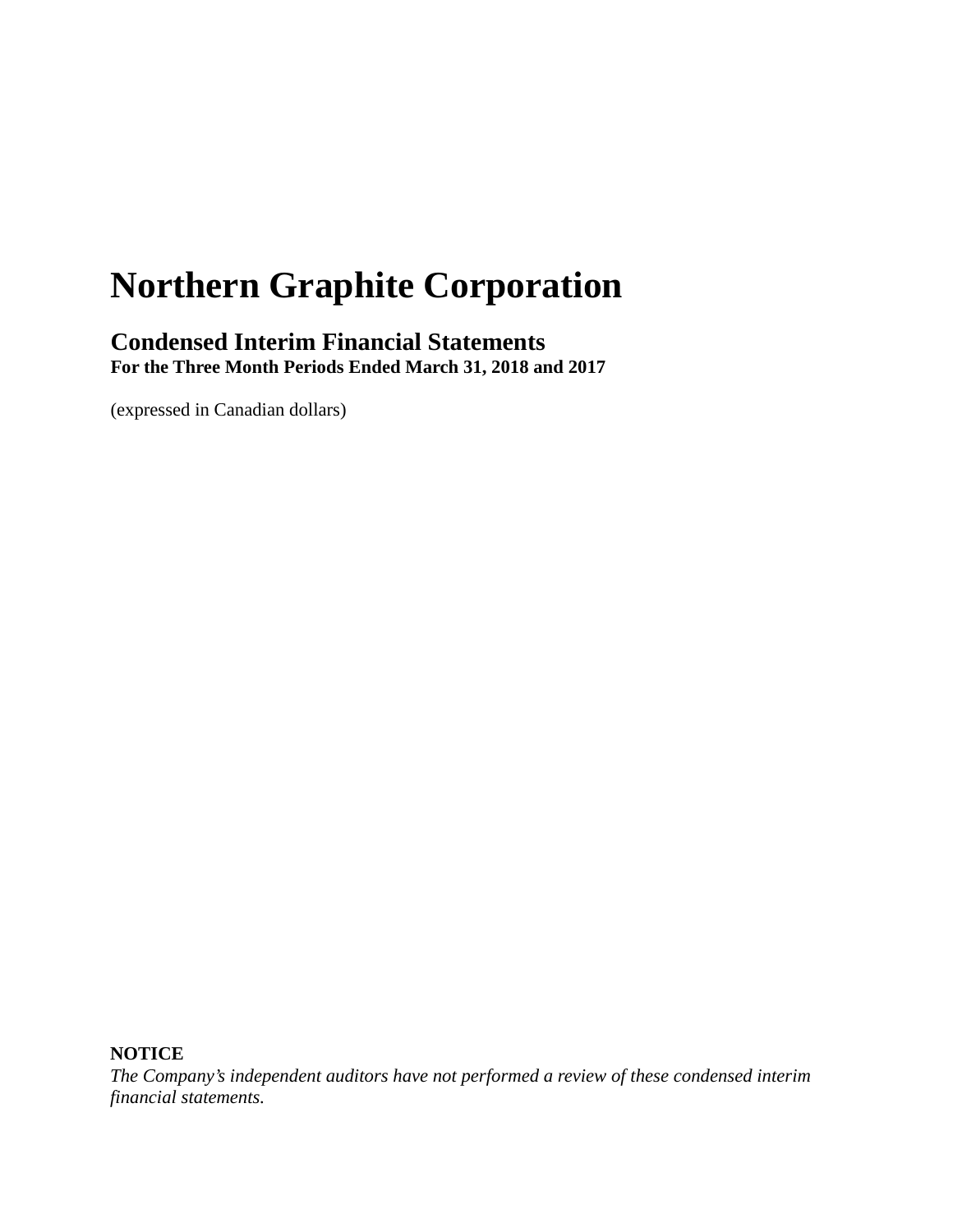## **Northern Graphite Corporation**

### **Condensed Interim Statements of Financial Position**

|                                                | As at          | As at<br>December 31, |  |
|------------------------------------------------|----------------|-----------------------|--|
|                                                | March 31,      |                       |  |
|                                                | 2018           | 2017                  |  |
|                                                | \$             | \$                    |  |
| <b>Assets</b>                                  |                |                       |  |
| <b>Current</b>                                 |                |                       |  |
| Cash and cash equivalents                      | 3,803,413      | 3,969,921             |  |
| HST receivable                                 | 17,732         | 14,828                |  |
| Prepaid expenses and deposits                  | 94,637         | 45,681                |  |
|                                                | 3,915,782      | 4,030,430             |  |
| Reclamation deposit (note 11)                  | 819,243        | 819,243               |  |
| Property and equipment                         | 207,154        | 215,732               |  |
| Exploration and evaluation assets (note 4)     | 12,015,194     | 11,917,905            |  |
|                                                |                |                       |  |
| Total assets                                   | 16,957,373     | 16,983,310            |  |
|                                                |                |                       |  |
| <b>Liabilities</b>                             |                |                       |  |
| <b>Current</b>                                 |                |                       |  |
| Accounts payable and accrued liabilities       | 170,633        | 112,847               |  |
|                                                |                |                       |  |
| Reclamation and close down provision (note 11) | 328,532        | 328,532               |  |
| <b>Total liabilities</b>                       | 499,165        | 441,379               |  |
|                                                |                |                       |  |
| <b>Shareholders' equity</b>                    |                |                       |  |
| Share capital (note 5)                         | 25, 223, 773   | 25,033,021            |  |
| Warrants (note 5)                              | 820,702        | 857,892               |  |
| Contributed surplus (note 5)                   | 2,641,731      | 2,415,093             |  |
| Accumulated deficit                            | (12, 227, 998) | (11, 764, 075)        |  |
| Total shareholders' equity                     | 16,458,208     | 16,541,931            |  |
|                                                |                |                       |  |
| Total liabilities and shareholders' equity     | 16,957,373     | 16,983,310            |  |

*The accompanying notes are an integral part of these condensed interim financial statements.*

**Approved by the Board of Directors and authorized for issue on May 23, 2018**

| (signed) Gregory Bowes | (signed) Donald Christie |
|------------------------|--------------------------|
| <b>Director</b>        | <b>Director</b>          |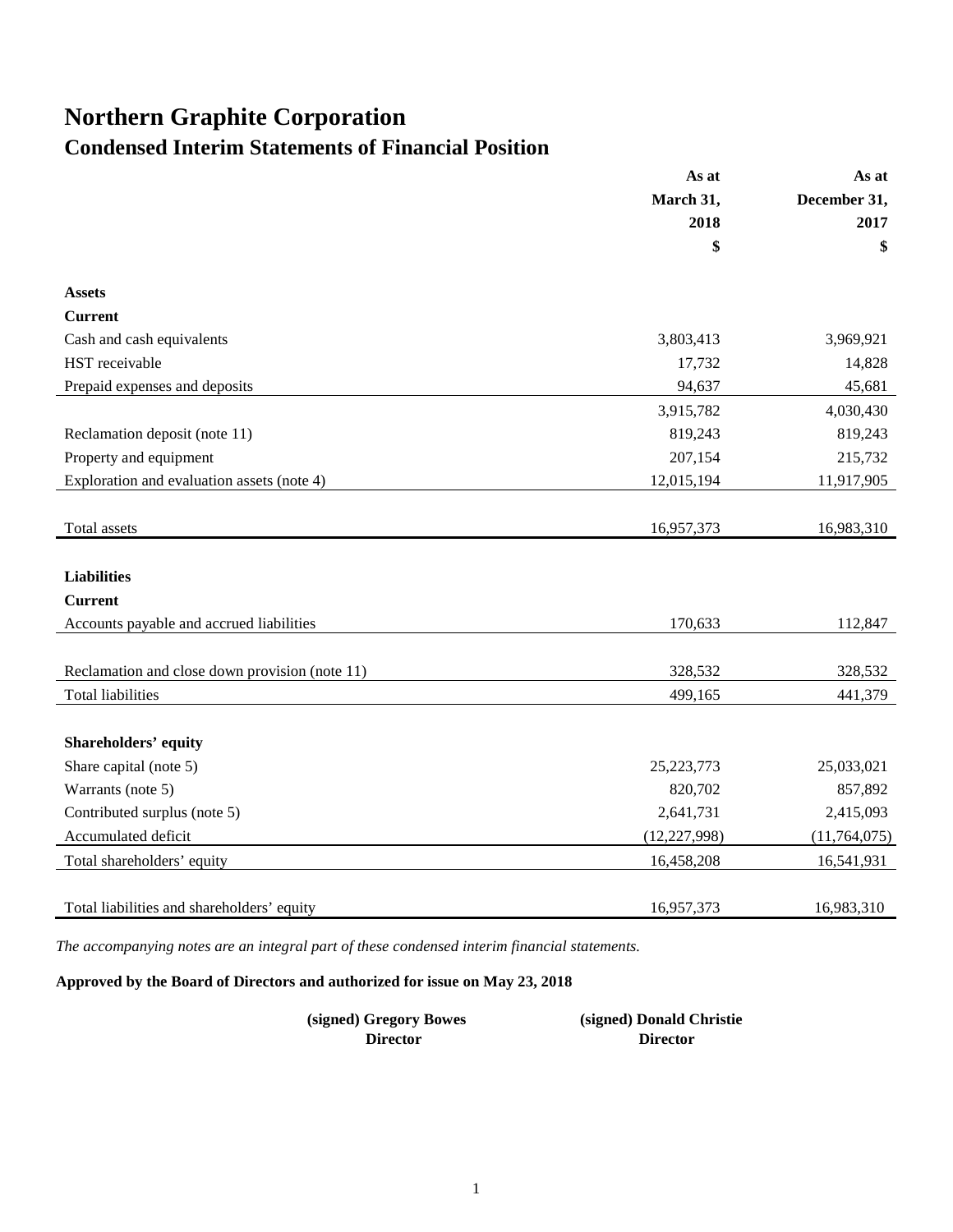### **Northern Graphite Corporation Condensed Interim Statements of Comprehensive Loss**

|                                               | Three months ended March 31, |              |
|-----------------------------------------------|------------------------------|--------------|
|                                               | 2018                         | 2017         |
|                                               | \$                           | \$           |
| General and administrative expenses           |                              |              |
| Legal and audit                               | 8,755                        | 5,391        |
| Office, management and director fees (note 9) | 129,383                      | 54,522       |
| Promotion and investor relations              | 91,863                       | 30,236       |
| Regulatory and transfer agent                 | 11,438                       | 13,062       |
| Share-based payments (notes 5 and 9)          | 226,638                      | 42,422       |
| Depreciation                                  | 8,578                        | 9,642        |
|                                               | 476,655                      | 155,275      |
|                                               |                              |              |
| <b>Loss from operations</b>                   | (476, 655)                   | (155, 275)   |
| Interest income                               | 12,732                       |              |
| Loss and comprehensive loss for the period    | (463,923)                    | (155, 275)   |
|                                               |                              |              |
| Loss per share – basic and diluted            | (0.01)                       | (0.00)       |
| Weighted average number of shares – basic     |                              |              |
| and diluted                                   | 64,713,318                   | 52, 132, 427 |

*The accompanying notes are an integral part of these condensed interim financial statements.*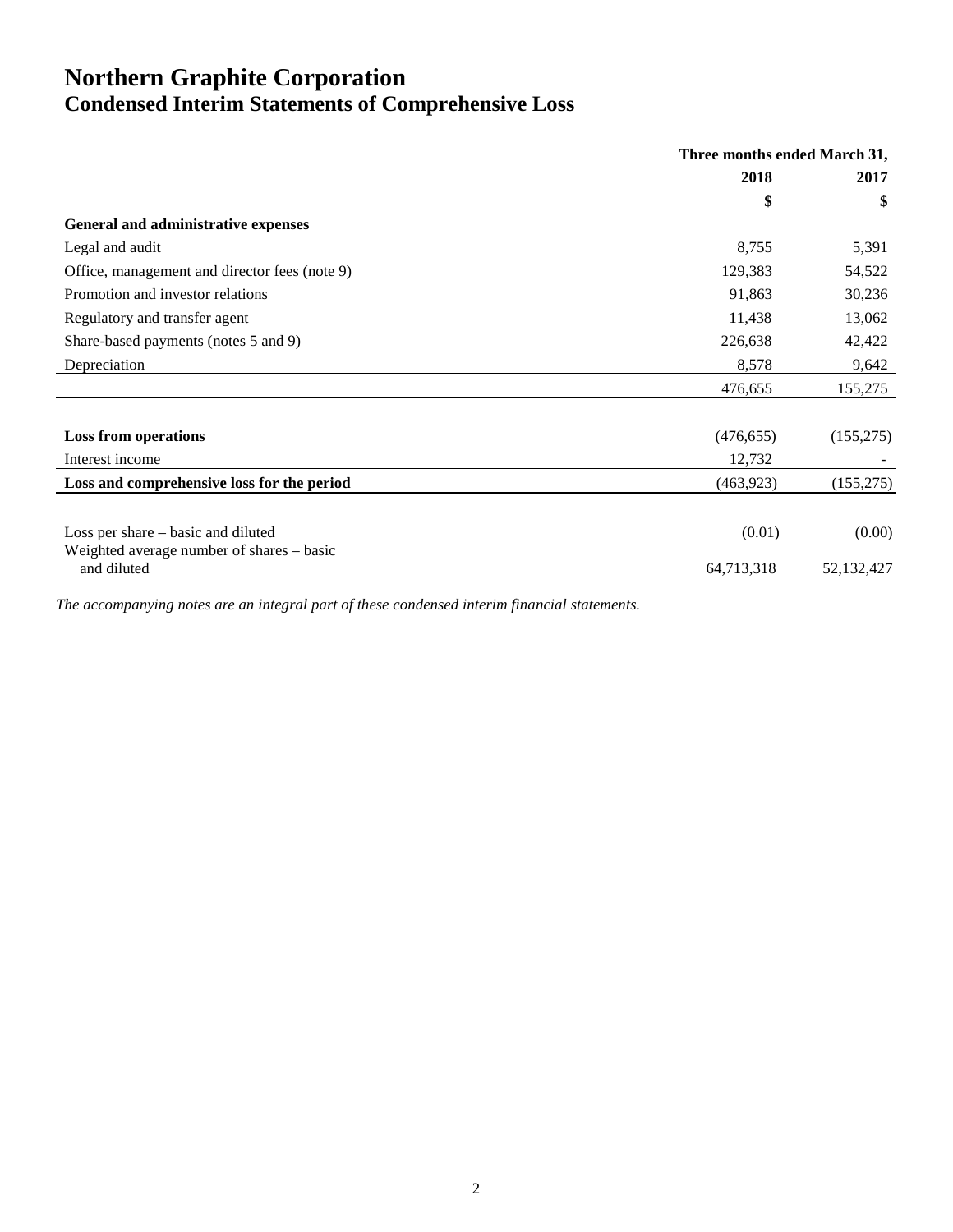### **Northern Graphite Corporation Condensed Interim Statements of Changes in Shareholders' Equity**

|                                            | Number of    |                      |                 | Contributed | <b>Accumulated</b> |              |
|--------------------------------------------|--------------|----------------------|-----------------|-------------|--------------------|--------------|
|                                            | shares       | <b>Share capital</b> | <b>Warrants</b> | surplus     | deficit            | <b>Total</b> |
|                                            |              | \$                   | \$              | \$          |                    | \$           |
| <b>Balance, December 31, 2017</b>          | 64,674,006   | 25,033,021           | 857,892         | 2,415,093   | (11,764,075)       | 16,541,931   |
| Exercise of warrants (note 5)              | 438,750      | 190,752              | (37,190)        |             |                    | 153,562      |
| Share-based payment expense (note 5 and 9) |              |                      |                 | 226,638     |                    | 226,638      |
| Loss and comprehensive loss for the period |              |                      |                 |             | (463, 923)         | (463, 923)   |
| Balance, March 31, 2018                    | 65, 112, 756 | 25, 223, 773         | 820,702         | 2,641,731   | (12, 227, 998)     | 16,458,208   |
|                                            |              |                      |                 |             |                    |              |
| Balance, December 31, 2016                 | 51,484,279   | 21,459,258           | 116,833         | 2,907,743   | (11,480,600)       | 13,003,234   |
| Issuance of shares and warrants (note 5)   | 8,333,333    | 2,072,320            | 427,680         |             |                    | 2,500,000    |
| Issuance of compensation options (note 5)  |              | (38, 566)            | 38,566          |             |                    |              |
| Share issuance costs                       |              | (180, 192)           |                 |             |                    | (180, 192)   |
| Share-based payment expense (note 5 and 9) |              |                      |                 | 42,422      |                    | 42,422       |
| Loss and comprehensive loss for the period |              |                      |                 |             | (155, 275)         | (155, 275)   |
| Balance, March 31, 2017                    | 59,817,612   | 23,312,820           | 583,079         | 2,950,164   | (11, 635, 874)     | 15,210,189   |

*The accompanying notes are an integral part of these condensed interim financial statements.*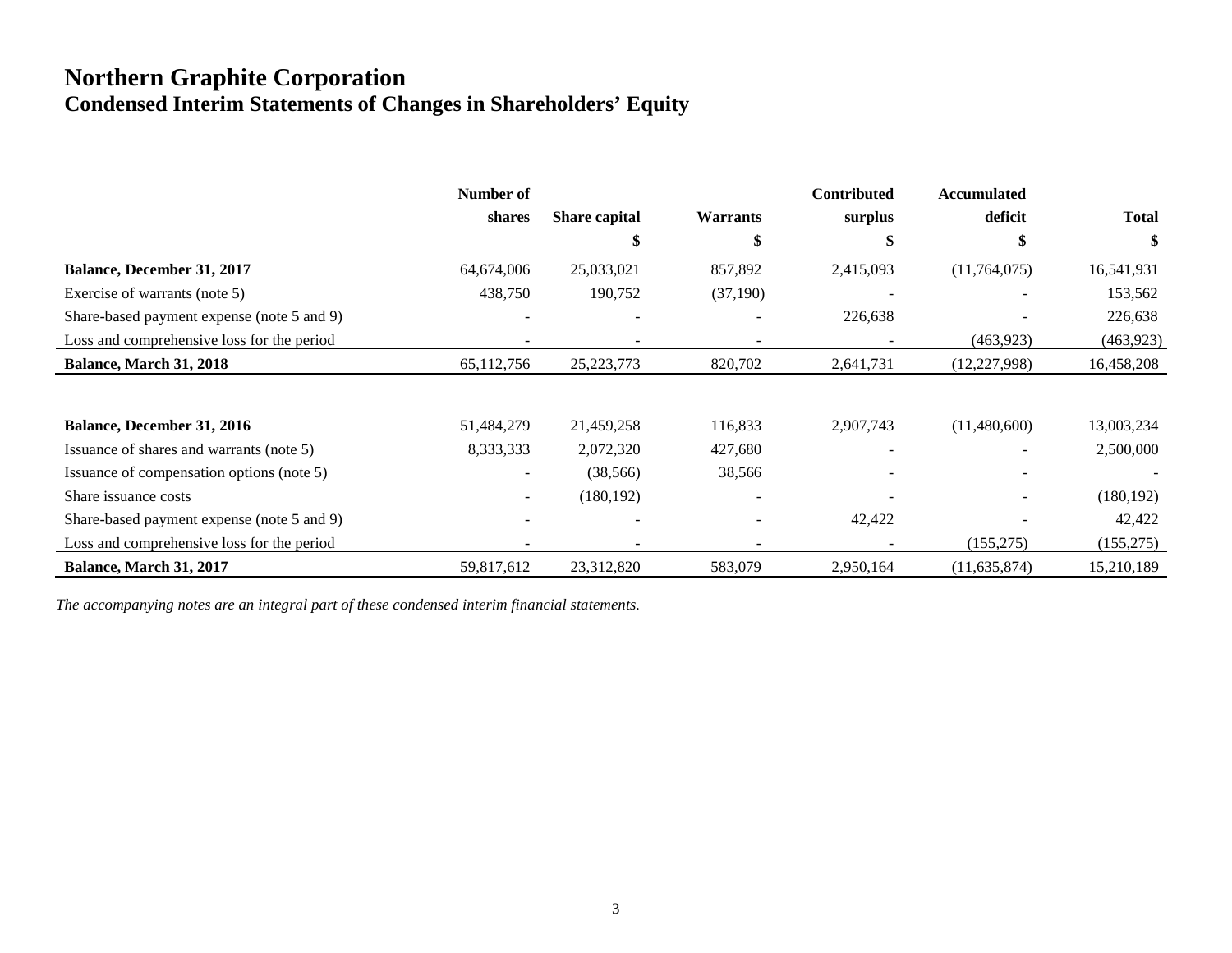### **Northern Graphite Corporation Condensed Interim Statements of Cash Flows**

|                                                                | Three months ended March 31, |            |
|----------------------------------------------------------------|------------------------------|------------|
|                                                                | 2018                         | 2017       |
|                                                                | \$                           | \$         |
| Cash provided by (used in)                                     |                              |            |
| <b>Operating activities</b>                                    |                              |            |
| Loss for the period                                            | (463,923)                    | (155, 275) |
| Items not affecting cash:                                      |                              |            |
| Depreciation                                                   | 8,578                        | 9,643      |
| Share-based payments (note 5 and 9)                            | 226,638                      | 42,422     |
| Change in non-cash working capital items:                      |                              |            |
| HST receivable                                                 | (2,904)                      | 5,045      |
| Prepaid expenses and deposits                                  | (48,956)                     | (19, 847)  |
| Accounts payable and accrued liabilities                       | 68,229                       | (16, 586)  |
| Net cash used in operating activities                          | (233, 224)                   | (134, 598) |
|                                                                |                              |            |
| <b>Financing activities</b>                                    |                              |            |
| Issuance of shares and warrants in private placements (note 5) |                              | 2,500,000  |
| Proceeds from the exercise of warrants (note 5)                | 153,562                      |            |
| Share issuance costs (note 5)                                  |                              | (180, 192) |
| Net cash generated from financing activities                   | 153,562                      | 2,319,808  |
|                                                                |                              |            |
| <b>Investing activities</b>                                    |                              |            |
| Exploration and evaluation costs (note 4)                      | (86, 846)                    | (50, 265)  |
| Net cash used in investing activities                          | (86, 846)                    | (50, 265)  |
|                                                                |                              |            |
| Net increase (decrease) in cash and cash equivalents           | (166,508)                    | 2,134,945  |
| Cash and cash equivalents, beginning of period                 | 3,969,921                    | 705,577    |
| Cash and cash equivalents, end of period                       | 3,803,413                    | 2,840,522  |
|                                                                |                              |            |

Supplemental cash flow information (note 7)

*The accompanying notes are an integral part of these condensed interim financial statements.*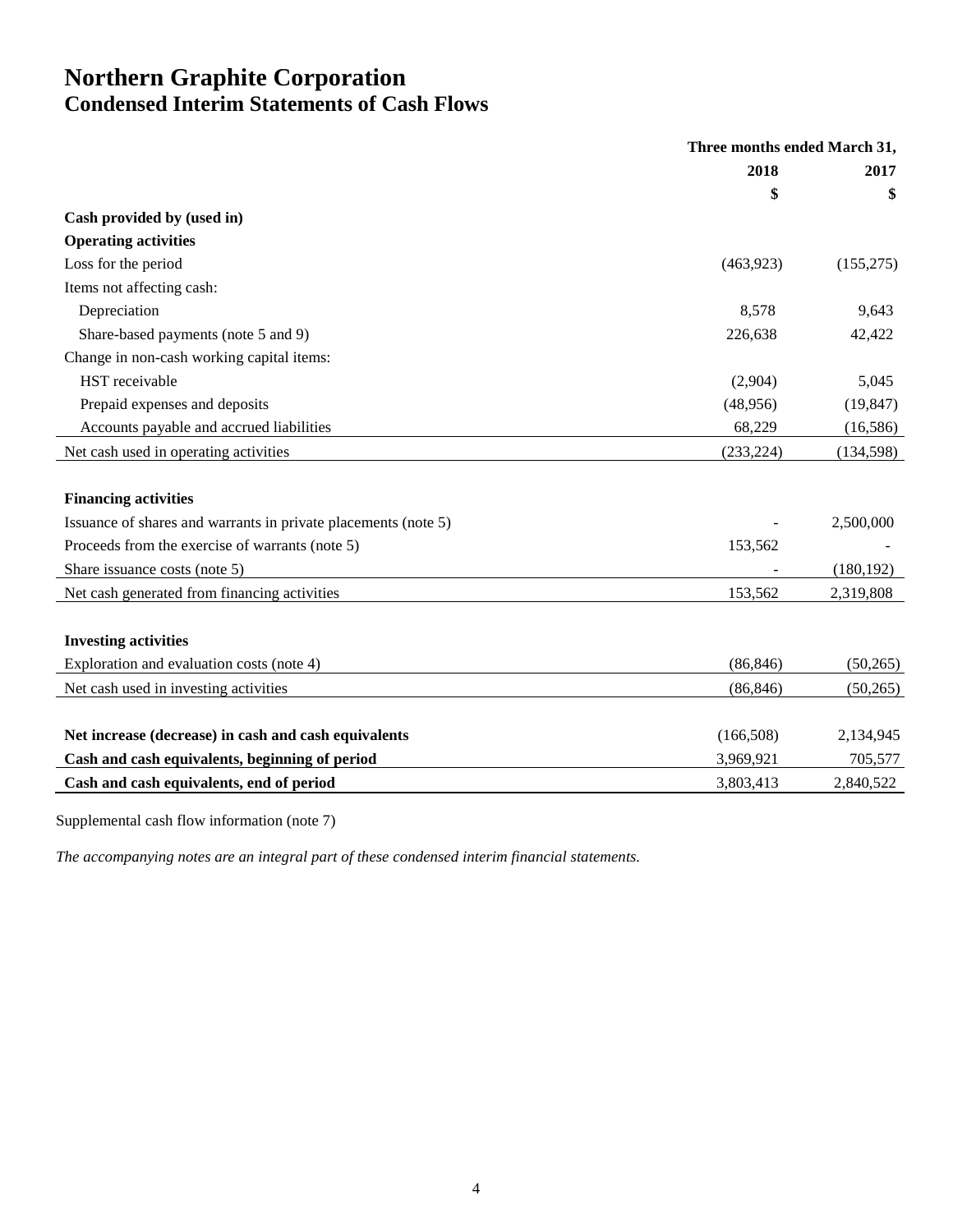### *1. Corporate information*

Northern Graphite Corporation ("Northern" or the "Company") was incorporated under the laws of the Province of Ontario on February 25, 2002. Northern holds a 100% interest in the Bissett Creek Graphite Property (the "Bissett Creek Property") and is listed on the TSX Venture Exchange (symbol "NGC").

The Company's address and head office is 290 Picton Avenue, Suite 201, Ottawa, Ontario K1Z 8P8 Canada.

### *2. Basis of preparation*

### a. *Statement of compliance*

These unaudited condensed interim financial statements for the three month period ended March 31, 2018 (the "Interim Financial Statements") have been prepared in accordance with International Accounting Standard 34, Interim Financial Reporting ("IAS 34"). These Interim Financial Statements do not include all the information and disclosures required in annual financial statements and should be read in conjunction with the Company's audited annual financial statements for the years ended December 31, 2017 and 2016, which have been prepared in accordance with IFRS.

The Interim Financial Statements were approved and authorized for issue by the Board of Directors on May 23, 2018.

### *b. Basis of measurement*

The Interim Financial Statements have been prepared on a historical cost basis except those accounts as noted in the financial instruments section (note 8). In addition, the Financial Statements have been prepared using the accrual basis of accounting.

### *c. Going concern*

The Company is an exploration stage company that incurred a net loss of \$463,923 for the three month period ended March 31, 2018 (Year ended December 31, 2017 – \$897,177) and has accumulated a deficit of \$12,227,998 since the inception of the Company. As at March 31, 2018, the Company had working capital of \$3,745,149 (December 31, 2017 – \$3,917,583) and the Company's ability to continue as a going concern is dependent upon its ability to raise additional capital to continue the development of the Bissett Creek Property. During the year ended December 31, 2017, the Company raised gross proceeds of \$4,562,190 through private placements of shares and warrants. Substantial additional capital is required to ultimately build a mine and processing plant at the Bissett Creek Project. There is a high degree of risk and many inherent uncertainties in the mining industry and there is no assurance management will be successful in its endeavours.

The Interim Financial Statements have been prepared on a going concern basis, which assumes that the Company will be able to continue in operation for the foreseeable future and will be able to realize its assets and discharge its liabilities and commitments in the normal course of business. The Company's management believes that it can continue to finance operating expenses over the next twelve months with funds on hand. Given the continuation of weak capital markets in the resource sector, there exists a material uncertainty as to the Company's ability to raise additional funds on favourable terms. The Company's discretionary activities have considerable scope for flexibility in terms of the amount and timing of expenditures. The Company will thoroughly assess all such activities before undertaking them in advance of additional financing being secured. The Company's Interim Financial Statements do not include any adjustments that might result from negative outcomes with respect to these uncertainties.

### *d. Functional and presentation currency*

The Company's functional and presentation currency is the Canadian dollar.

### *e. Critical accounting estimates and judgments*

The preparation of the Interim Financial Statements requires management to make estimates and judgments that affect the reported amounts of assets and liabilities at the date of the financial statements, and revenues and expenses for the period. By their nature, these estimates and judgments are subject to uncertainty and the effect on the Interim Financial Statements of changes in such estimates in future periods could be significant. Actual results may differ from those estimates and judgments.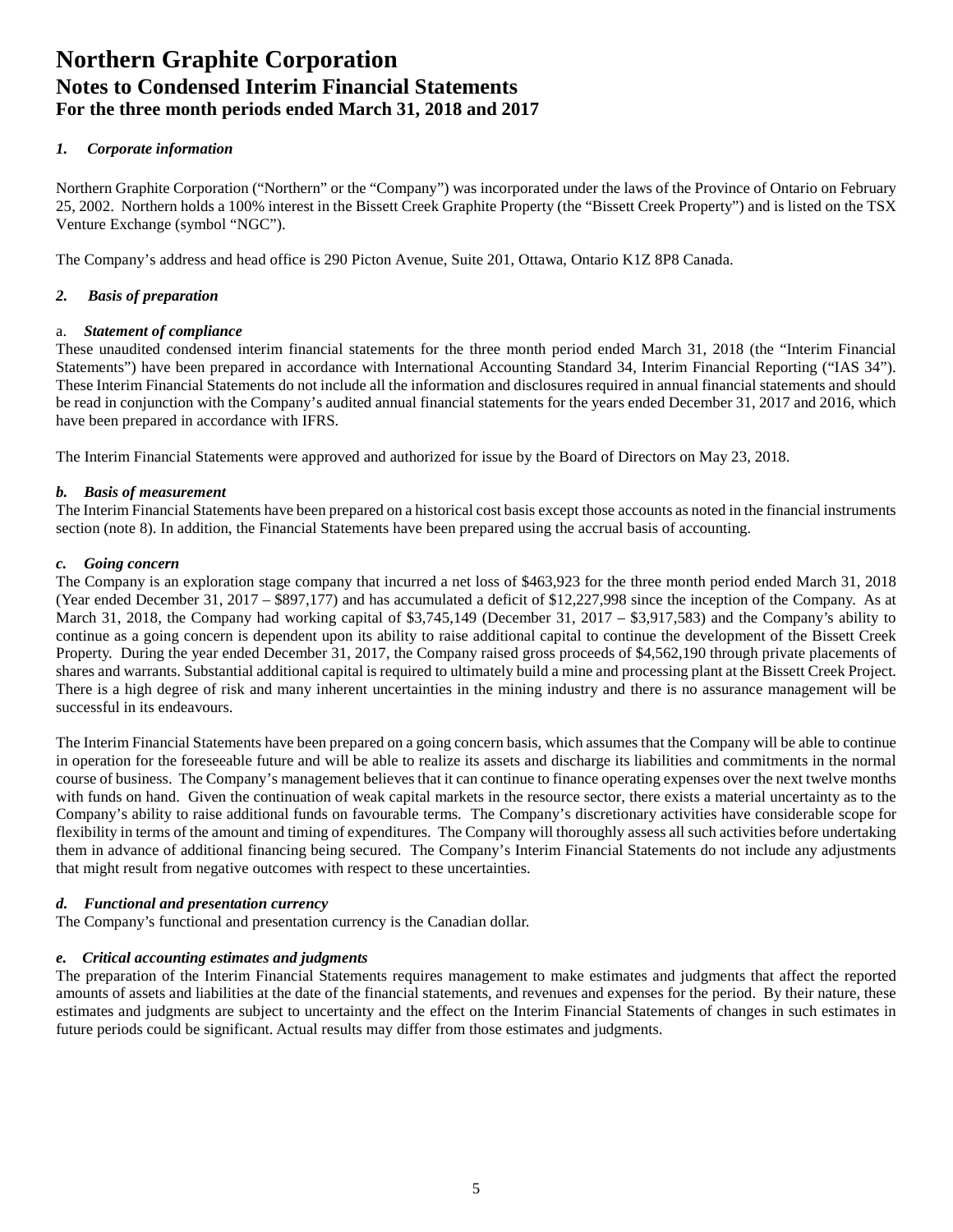*Significant estimates used in the preparation of the Interim Financial Statements include, but are not limited to:* 

- (i) asset carrying values and impairment charges;
- (ii) the economic recoverability of exploration expenditures incurred and the probability of future economic benefits from development expenditures incurred;
- (iii) the expected costs of asset retirement obligations; and
- (iv) the calculation of share-based compensation and the valuation of warrants which includes the assumptions used in the Black-Scholes option pricing model including volatility, estimated forfeiture rates and expected time until exercise.

*Significant judgments used in the preparation of these Interim Financial Statements include, but are not limited to:* 

- (i) those relating to the assessment of the Company's ability to continue as a going concern;
- (ii) the useful lives and related depreciation of property and equipment;
- (iii) the identification of separately identifiable components in property and equipment where their respective cost is significant in comparison to the total cost;
- (iv) the classification of expenditures as exploration and evaluation assets; and
- (v) the recognition of deferred tax.

### *3. Significant accounting policies*

These Interim Financial Statements have been prepared using accounting policies that are consistent with those used in the preparation of the Company's audited annual financial statements for the years ended December 31, 2017 and 2016.

### **Recent and future accounting standards**

Certain pronouncements were issued by the International Accounting Standards Board ("IASB") or the International Financial Reporting Interpretations Committee ("IFRIC") that are mandatory for accounting periods after December 31, 2017. Pronouncements that are not applicable or do not have a significant impact to the Company have been excluded from the discussion below.

IFRS 9, Financial Instruments (effective January 1, 2018) introduced new requirements for the classification and measurement of financial assets and replaced IAS 39. IFRS 9 uses a single approach to determine whether a financial asset is measured at amortized cost or fair value, replacing the multiple classification options available in IAS 39. The Company adopted the new standard effective January 1, 2018. The adoption of IFRS 9 had no impact on the Company's results of operations, financial position, and disclosures.

IFRS 15, Revenue from Contracts with Customers provides a single principle-based framework to be applied to all contracts with customers. IFRS 15 replaces the previous revenue standard IAS 18, Revenue, and the related Interpretations on revenue recognition. The standard scopes out contracts that are considered to be lease contracts, insurance contracts and financial instruments. The new standard is a control-based model as compared to the existing revenue standard which is primarily focused on risks and rewards. Under the new standard, revenue is recognized when a customer obtains control of a good or service. Transfer of control occurs when the customer has the ability to direct the use of and obtain the benefits of the good or service. This standard was effective for reporting periods beginning on or after January 1, 2018. The adoption of IFRS 15 had no impact on the Company's results of operations, financial position, and disclosures.

IFRS 16, Leases, was issued by the IASB in January 2016. The new standard brings most leases on balance sheet for lessees under a single model, eliminating the distinction between operating and finance leases. Lessor accounting however remains largely unchanged and the distinction between operating and finance leases is retained. This standard is effective for annual reporting periods beginning on or after January 1, 2019. Early adoption is permitted if IFRS 15 has also been adopted. The Company has not yet evaluated the impact of adoption on its financial statements.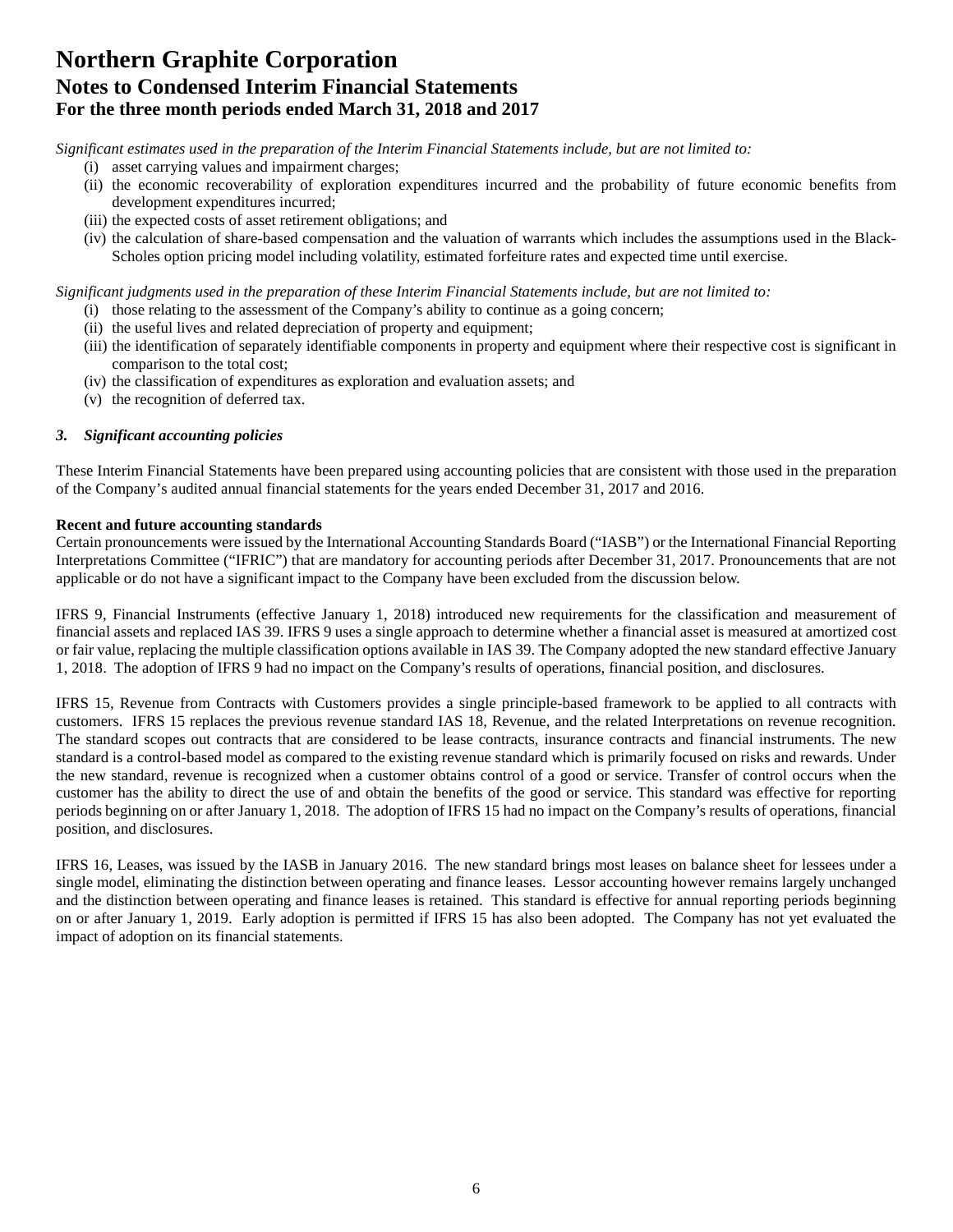### *4. Exploration and evaluation assets*

The Company has a 100% interest in the Bissett Creek Property which consists of a 1,938 hectare mining lease, expiring in June, 2034, a 565 hectare mining lease, expiring in August, 2035, and 52 cells under Ontario's new claim system totaling approximately 1,159 hectares. All leases and cells are located in the United Townships of Head, Clara and Maria, in the County of Renfrew, Ontario. As of March 31, 2018, accumulated costs with respect to the Bissett Creek Property consisted of the following:

| <b>Balance, December 31, 2017</b>                                                    | 11,917,905 |
|--------------------------------------------------------------------------------------|------------|
| Exploration and evaluation expenditures made from January 1, 2018 to March 31, 2018: |            |
| Engineering                                                                          | 12.106     |
| Feasibility study                                                                    | 10.505     |
| Metallurgical                                                                        | 38,196     |
| Product sales and marketing                                                          | 13.578     |
| Site and royalties                                                                   | 22,904     |
| <b>Balance, March 31, 2018</b>                                                       | 12,015,194 |

As of March 31, 2017, accumulated costs with respect to the Bissett Creek Property consisted of the following:

| <b>Balance, December 31, 2016</b>                                                    | 11,569,893 |
|--------------------------------------------------------------------------------------|------------|
| Exploration and evaluation expenditures made from January 1, 2017 to March 31, 2017: |            |
| Environmental and mine permitting                                                    | 6,126      |
| Metallurgical                                                                        | 19.497     |
| Site and royalties                                                                   | 24,734     |
| <b>Balance, March 31, 2017</b>                                                       | 11.620.250 |

The Company is required to make royalty payments of \$20 per ton of graphite concentrate produced to the previous owners and is subject to a 2.5% net smelter return payable on any other minerals derived and sold from the Bissett Creek Property. An advance royalty of \$27,000 per annum is payable in semi-annual installments and is recorded in exploration and evaluation assets. The advance will be credited against any future royalty payments.

### *5. Share capital*

#### **Authorized**

The Company is authorized to issue an unlimited number of common shares.

#### **Private placements**

On March 24, 2017, the Company completed a non-brokered private placement and issued 8,333,333 units at a price of \$0.30 per unit for gross proceeds of \$2,500,000. Each unit was comprised of one common share and one half of one common share purchase warrant. Each whole warrant entitles the holder to purchase one common share of the Company at an exercise price of \$0.40 per share for a period of 24 months from the closing of the private placement. The 4,166,666 warrants were recorded at a value of \$427,680. In connection with the private placement, the Company paid fees totaling \$136,500 to the agents, and issued to the agents 455,000 compensation options. Each compensation option entitles the holder to purchase one common share at an exercise price of \$0.35 per share for a period of 12 months from the closing of the private placement. The compensation options were recorded at a value of \$38,567.

On November 22, 2017, the Company completed a non-brokered private placement and issued 4,582,644 units at a price of \$0.45 per unit for gross proceeds of \$2,062,190. Each unit was comprised of one common share and one half of one common share purchase warrant. Each whole warrant entitles the holder to purchase one common share of the Company at an exercise price of \$0.60 per share for a period of 24 months from the closing of the private placement. The 2,291,322 warrants were recorded at a value of \$381,142. In connection with the private placement, the Company paid fees totaling \$131,119 to the agents, and issued to the agents 291,370 compensation options. Each compensation option entitles the holder to purchase one common share at an exercise price of \$0.60 per share for a period of 12 months from the closing of the private placement. The compensation options were recorded at a value of \$38,310.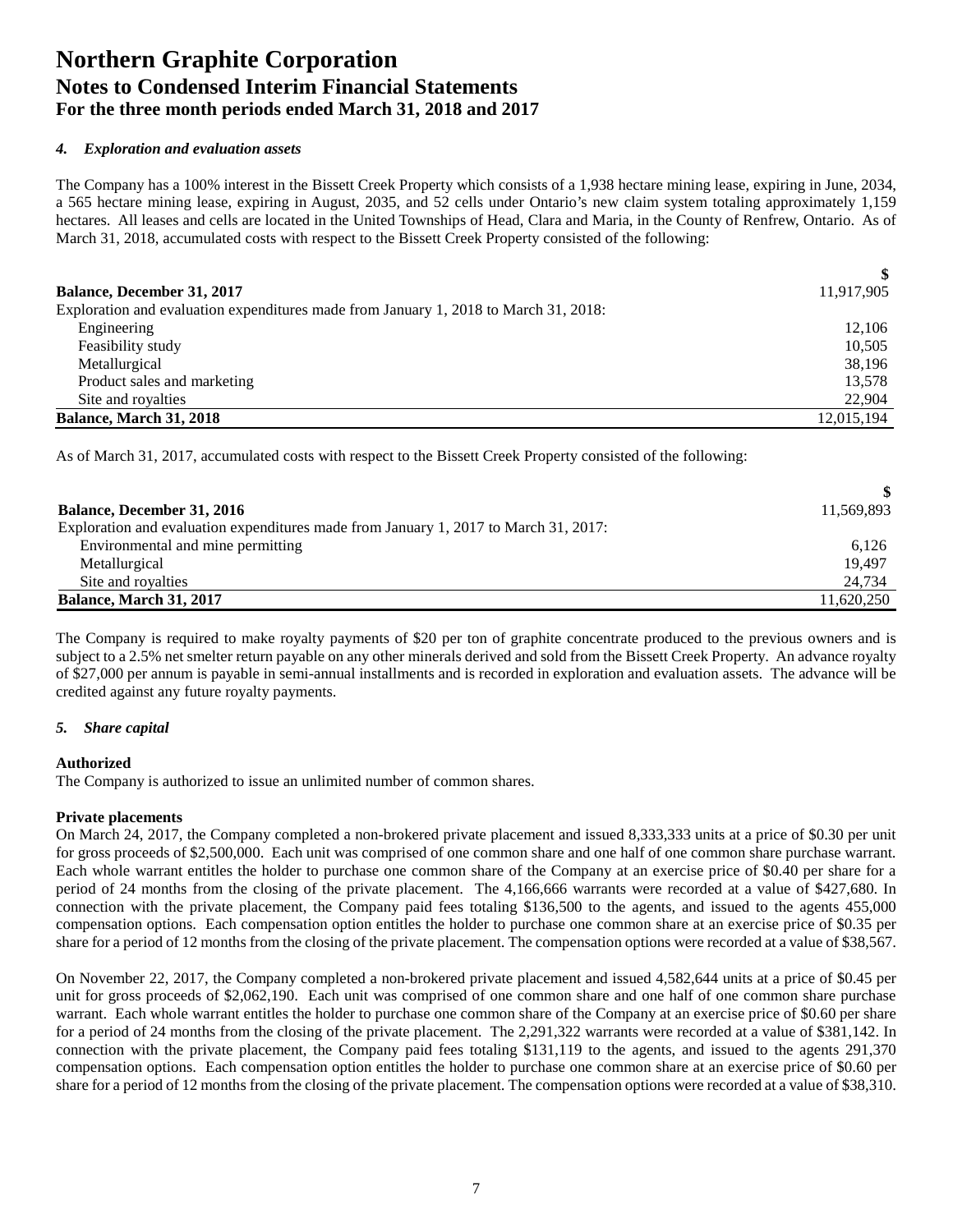### **Warrants and compensation options**

Information with respect to the Company's warrants and compensation options is presented below:

|                                   |             | Weighted |
|-----------------------------------|-------------|----------|
|                                   |             | average  |
|                                   |             | exercise |
|                                   | Number of   | price    |
|                                   | warrants    | \$       |
| <b>Balance, December 31, 2016</b> | 1,051,499   | 0.80     |
| Warrants issued                   | 6.457.988   | 0.47     |
| Compensation options issued       | 746,370     | 0.45     |
| Warrants exercised                | (257,500)   | 0.40     |
| Compensation options exercised    | (16,250)    | 0.35     |
| Warrants expired                  | (1,051,499) | 0.80     |
| <b>Balance, December 31, 2017</b> | 6,930,608   | 0.47     |
| Compensation options exercised    | (438,750)   | 0.35     |
| <b>Balance, March 31, 2018</b>    | 6,491,858   | 0.48     |

A summary of the Company's warrants and compensation options outstanding at March 31, 2018 is presented below:

| <b>Exercise price</b> | Number of<br>warrants<br>outstanding | <b>Expiry date</b> |
|-----------------------|--------------------------------------|--------------------|
| \$0.40                | 3,909,166                            | March 24, 2019     |
| \$0.60                | 291,370                              | November 22, 2018  |
| \$0.60                | 2,291,322                            | November 22, 2019  |
|                       | 6,491,858                            |                    |

The weighted average remaining contractual life of warrants and compensation option outstanding is 1.20 years.

The values of warrants and compensation options determined during the years ended December 31, 2017 and 2016 utilized the Black-Scholes option pricing model with input factors and assumptions as follows:

|                                                   | <b>Year ended</b> | <b>Year ended</b> |  |
|---------------------------------------------------|-------------------|-------------------|--|
|                                                   | December 31,      | December 31,      |  |
|                                                   | 2017              | 2016              |  |
| Warrants granted during the year                  | 7, 204, 358       | Nil               |  |
| Weighted-average exercise price                   | \$0.47            | n/a               |  |
| Expected warrant life $^{(1)}$                    | $1-2$ years       | n/a               |  |
| Expected volatility <sup>(2)</sup>                | $76.3\% - 91.6\%$ | n/a               |  |
| Risk-free interest rate $(3)$                     | $0.76\% - 1.45\%$ | n/a               |  |
| Dividend yield                                    | Nil               | n/a               |  |
| Forfeiture rate                                   | Nil               | n/a               |  |
| Weighted-average fair value (Black-Scholes value) | \$0.16            | n/a               |  |

- 1. The Company has a limited history of warrant exercises. The Company continues to estimate the expected warrant life (estimated period of time outstanding prior to exercise) based on the contractual term to expiry of warrants and will continue to do so until such time that the Company can base its estimate on a volume of historical information pertaining to the Company's actual warrant exercise history.
- 2. The expected volatility was based on the Company's common share trading history over a period equal to the expected warrant life.
- 3. The risk-free interest rate is based on the yield of a Government of Canada marketable bond in effect at the time of grant with a term to maturity commensurate with the expected life of the warrant.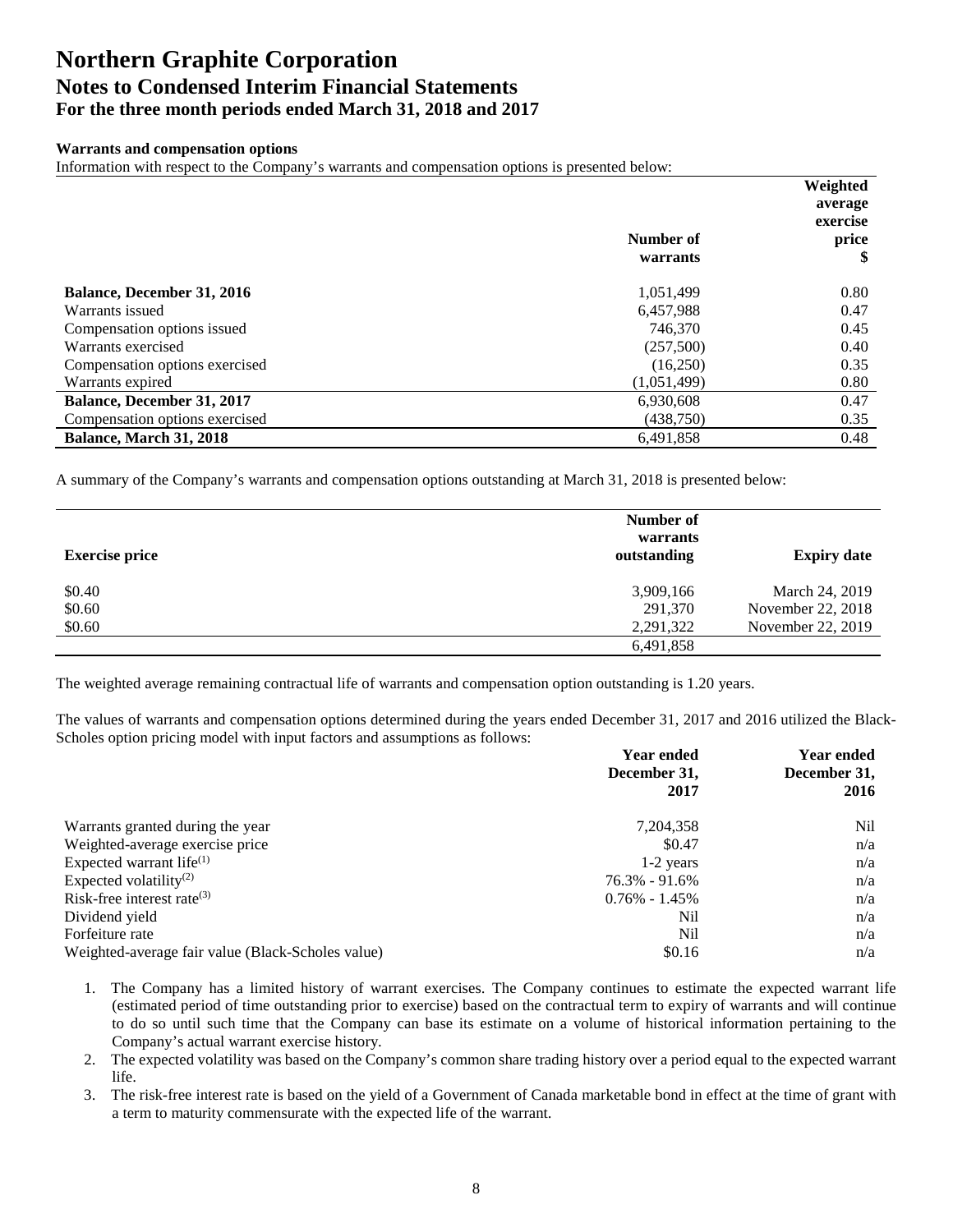#### **Stock options**

The Company has adopted a stock option plan (the "Option Plan") for directors, officers, employees and consultants of the Company. Under the Option Plan, the Company may grant non-transferable stock options to purchase common shares of the Company for a period of up to ten years from the date of the grant. The maximum number of common shares reserved for issuance under the Option Plan together with any common shares reserved for issuance pursuant to any other stock options may not exceed 10% of the issued and outstanding common shares of the Company.

A summary of the Option Plan activity is presented below:

|                                   | Number of<br>options | Weighted average<br>exercise price<br>\$ |
|-----------------------------------|----------------------|------------------------------------------|
| <b>Balance, December 31, 2016</b> | 4,525,000            | 0.60                                     |
| Granted                           | 200,000              | 0.50                                     |
| Expired                           | (1,050,000)          | 0.77                                     |
| Forfeited                         | (100,000)            | 0.75                                     |
| <b>Balance, December 31, 2017</b> | 3,575,000            | 0.53                                     |
| Granted                           | 800,000              | 0.50                                     |
| <b>Balance, March 31, 2018</b>    | 4,375,000            | 0.53                                     |

A summary of the Company's outstanding stock options at March 31, 2018 is presented below:

| <b>Exercise price</b> | <b>Stock options</b><br>outstanding | <b>Stock options</b><br>exercisable | <b>Expiry date</b> |
|-----------------------|-------------------------------------|-------------------------------------|--------------------|
| \$0.70                | 600,000                             | 600,000                             | January 9, 2020    |
| \$0.50                | 2,775,000                           | 2,775,000                           | April 27, 2021     |
| \$0.50                | 200,000                             | 200,000                             | November 27, 2022  |
| \$0.50                | 800,000                             | 650,000                             | January 12, 2023   |
|                       | 4.375.000                           | 4.225,000                           |                    |

The weighted average remaining contractual life of stock options outstanding is 3.28 years. As at December 31, 2017, a total of 3,575,000 stock options were exercisable.

The values of stock options determined during the three month period ended March 31, 2018 and during the year ended December 31, 2017 utilized the Black-Scholes option pricing model with input factors and assumptions as follows:

|                                                   | Three months ended<br>March 31,<br>2018 | <b>Year ended</b><br>December 31,<br>2017 |
|---------------------------------------------------|-----------------------------------------|-------------------------------------------|
| Stock options granted during the year             | 800,000                                 | 200,000                                   |
| Weighted-average exercise price                   | \$0.50                                  | \$0.50                                    |
| Expected stock option life $^{(1)}$               | 5 years                                 | 5 years                                   |
| Expected volatility <sup>(2)</sup>                | 75.1%                                   | 78.4%                                     |
| Risk-free interest rate $(3)$                     | 1.61%                                   | 1.31%                                     |
| Dividend yield                                    | Nil                                     | Nil                                       |
| Forfeiture rate                                   | Nil                                     | Nil                                       |
| Weighted-average fair value (Black-Scholes value) | \$0.33                                  | \$0.33                                    |

1. The Company estimates the expected stock option life (estimated period of time outstanding prior to exercise) based on the contractual term to expiry of stock options until such time that the Company can base its estimate on historical information pertaining to the Company's stock option exercise history.

- 2. The expected volatility was based on the Company's common share trading history over a period equal to the expected stock option life.
- 3. The risk-free interest rate is based on the yield of a Government of Canada marketable bond in effect at the time of grant with a term to maturity commensurate with the expected life of the stock option.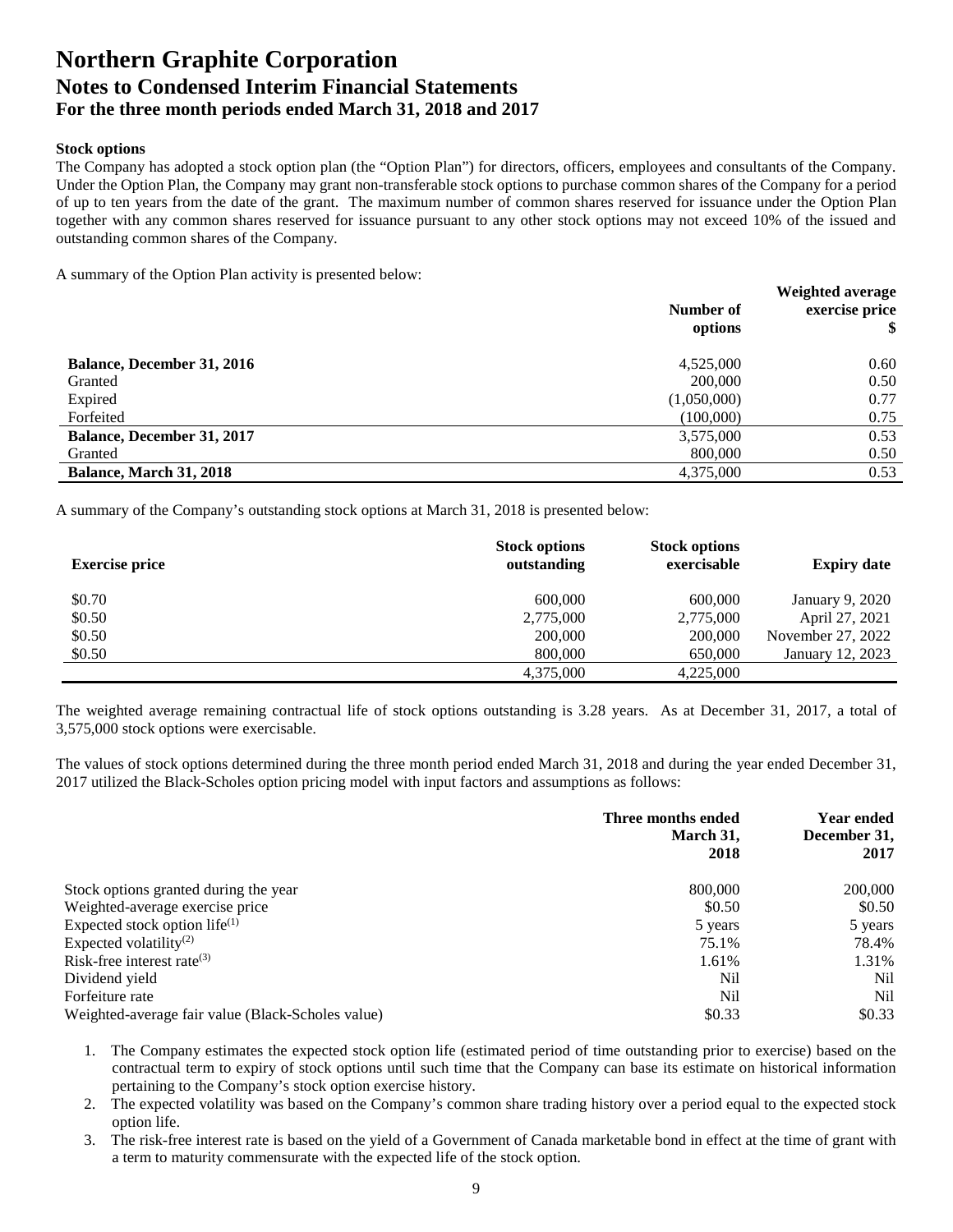As at March 31, 2018, there was \$38,962 (December 31, 2017 – \$nil) of unrecognized share-based compensation costs related to unvested stock option awards granted under the Option Plan.

### **Contributed surplus**

| <b>Balance, December 31, 2016</b> | 2,907,743 |
|-----------------------------------|-----------|
| Share-based compensation          | 121,052   |
| Expiry of stock options           | (613,702) |
| <b>Balance, December 31, 2017</b> | 2,415,093 |
| Share-based compensation          | 226,638   |
| <b>Balance, December 31, 2017</b> | 2,641,731 |

Contributed surplus as at March 31, 2018 and December 31, 2017 consists of a share-based payment reserve related to stock options issued under the Option Plan.

### *6. Capital disclosures*

The Company's capital consists of the equity attributable to the common shareholders, comprised of share capital and accumulated deficit. The Company's objective when managing capital is to safeguard the Company's ability to continue as a going concern so that it can continue to explore and develop its mineral resource property for the benefit of its shareholders. The Company manages its capital structure and makes adjustments based on the funds available to the Company in light of changes in economic conditions. The Board of Directors does not establish quantitative return on capital criteria for management, but rather relies on the expertise of the Company's management to sustain the future development of the Company. In order to facilitate the management of its capital requirements, the Company prepares annual expenditure budgets that consider various factors, including successful capital deployment and general industry conditions. Management reviews its capital management approach on an ongoing basis and believes that this approach, given the relative size of the Company, is reasonable.

As the Company is an exploration stage company, it has no revenues and its principal source of capital is from the issue of common shares. In order to achieve its objectives, the Company will spend its existing working capital and raise additional funds as required.

The Company is not subject to externally imposed capital requirements and there were no changes to the Company's approach to capital management during the year.

#### *7. Supplemental cash flow information*

Non-cash transactions not reflected in the statements of cash flows are as follows:

|                                                                              | Three months<br>ended | Three months<br>ended |  |
|------------------------------------------------------------------------------|-----------------------|-----------------------|--|
|                                                                              | March 31,<br>2018     | March 31,<br>2017     |  |
| Exploration and evaluation costs in accounts payable and accrued liabilities | 10.443                | 92                    |  |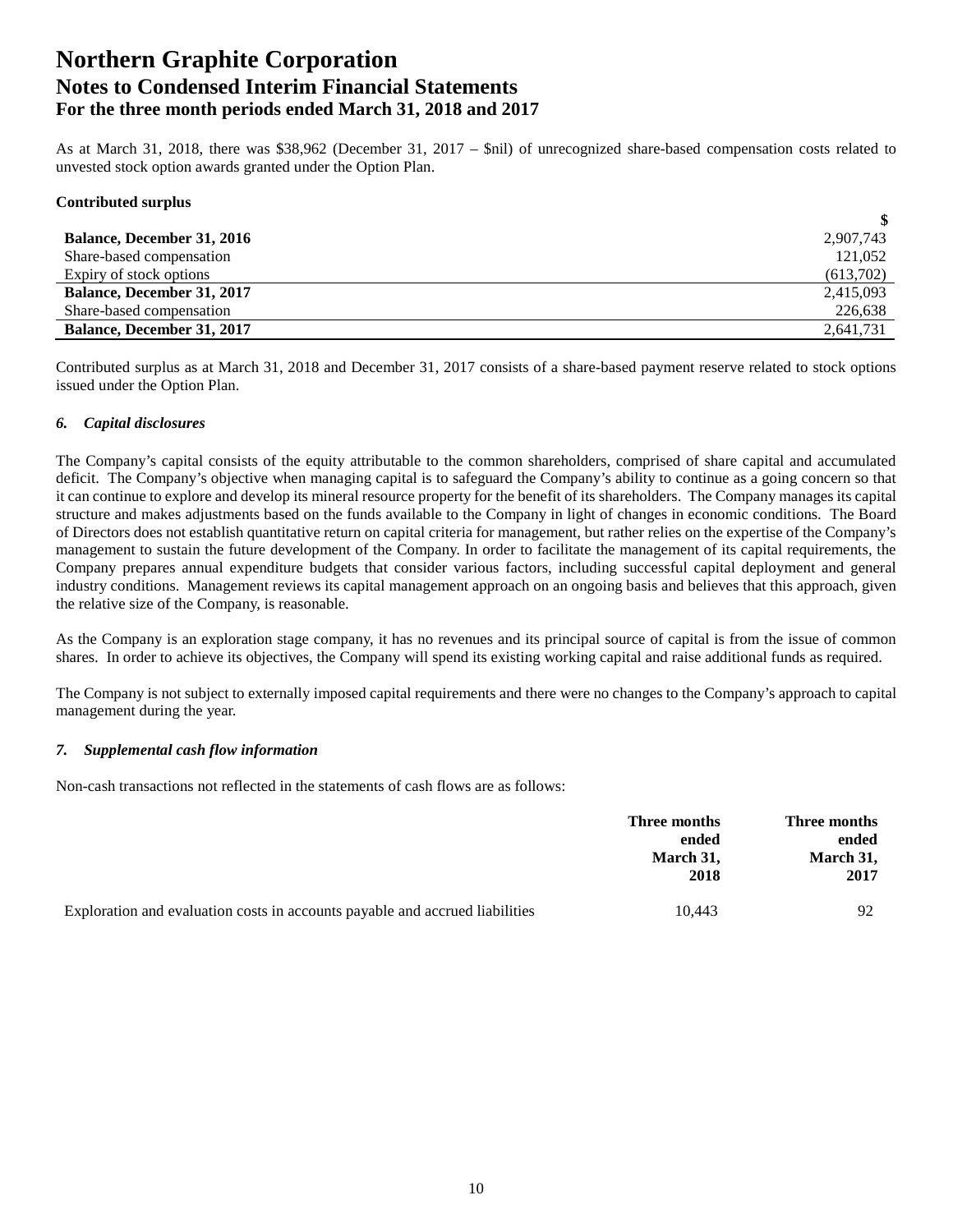### *8. Financial instruments and risk management*

#### **Fair value**

Certain of the Company's accounting policies and disclosures require the determination of fair value. Fair value represents the amount at which a financial instrument could be exchanged between willing parties, based on current markets for instruments with the same risk, principal and remaining maturity. Fair value estimates are based on quoted market values and other valuation methods. Fair values have been determined for measurement and/or disclosure purposes based on the following methods. When applicable, further information about the assumptions made in determining fair values is disclosed in the notes specific to that asset or liability.

In establishing fair value, the Company uses a fair value hierarchy based on levels as defined below:

- Level 1: defined as observable inputs such as quoted prices in active markets.
- Level 2: defined as inputs other than quoted prices in active markets that are either directly or indirectly observable.

● Level 3: defined as inputs that are based on little or no observable market data and, therefore, requiring entities to develop their own assumptions.

At March 31, 2018 and December 31, 2017, the levels in the fair value hierarchy into which the Company's financial assets and liabilities are measured and recognized on the statement of financial position at fair value on a recurring basis are categorized as follows:

|                           | Category | At December 31,<br>2017 | At December 31,<br>2017 |
|---------------------------|----------|-------------------------|-------------------------|
| Cash and cash equivalents | Level 1  | 3.803413                | 3,969,921               |

At March 31, 2018, there were no financial assets and liabilities measured and recognized at fair value on a non-recurring basis. The Company's policy for determining when a transfer occurs between levels in the fair value hierarchy is to assess the impact at the date of the event or the change in circumstances that could result in a transfer. There were no transfers between Level 1, Level 2 and Level 3 during the three month period ended March 31, 2018 or during the year ended December 31, 2017.

At March 31, 2018 and December 31, 2017, there were no financial assets or liabilities measured and recognized in the statements of financial position at fair value that would be categorized as Level 2 or Level 3 in the fair value hierarchy.

The carrying value of cash and cash equivalents, deposits and accounts payable and accrued liabilities approximates fair value due to the short-term nature of these financial instruments. The carrying value of the reclamation deposit approximates its fair value as it bears a market rate of interest.

### **Currency risk**

As the majority of the Company's expenditures are in Canadian dollars, the Company limits its exposure to currency risk by maintaining its cash and cash equivalents in Canadian dollars. The Company carries a portion of its accounts payable and accrued liabilities in US dollars, and is subject to currency risk on these balances. However, the Company considers this risk to be minimal.

### **Credit risk**

Credit risk is the risk of a loss if a counterparty to a financial instrument fails to meet its contractual obligations. The Company limits its exposure to credit risk by holding its cash in deposits with high credit quality Canadian financial institutions, and considers this risk to be minimal.

#### **Liquidity risk**

Liquidity risk is the risk that the Company will not be able to meet is financial obligations as they come due. The Company manages its liquidity risk through the management of its capital structure. Further discussion on liquidity and management's plans are outlined in note 2.

#### **Interest rate risk**

Interest rate risk is the risk that the fair value of future cash flows of a financial instrument will fluctuate because of changes in market interest rates. The Company is not exposed to interest rate risk due to the short-term nature of its financial instruments.